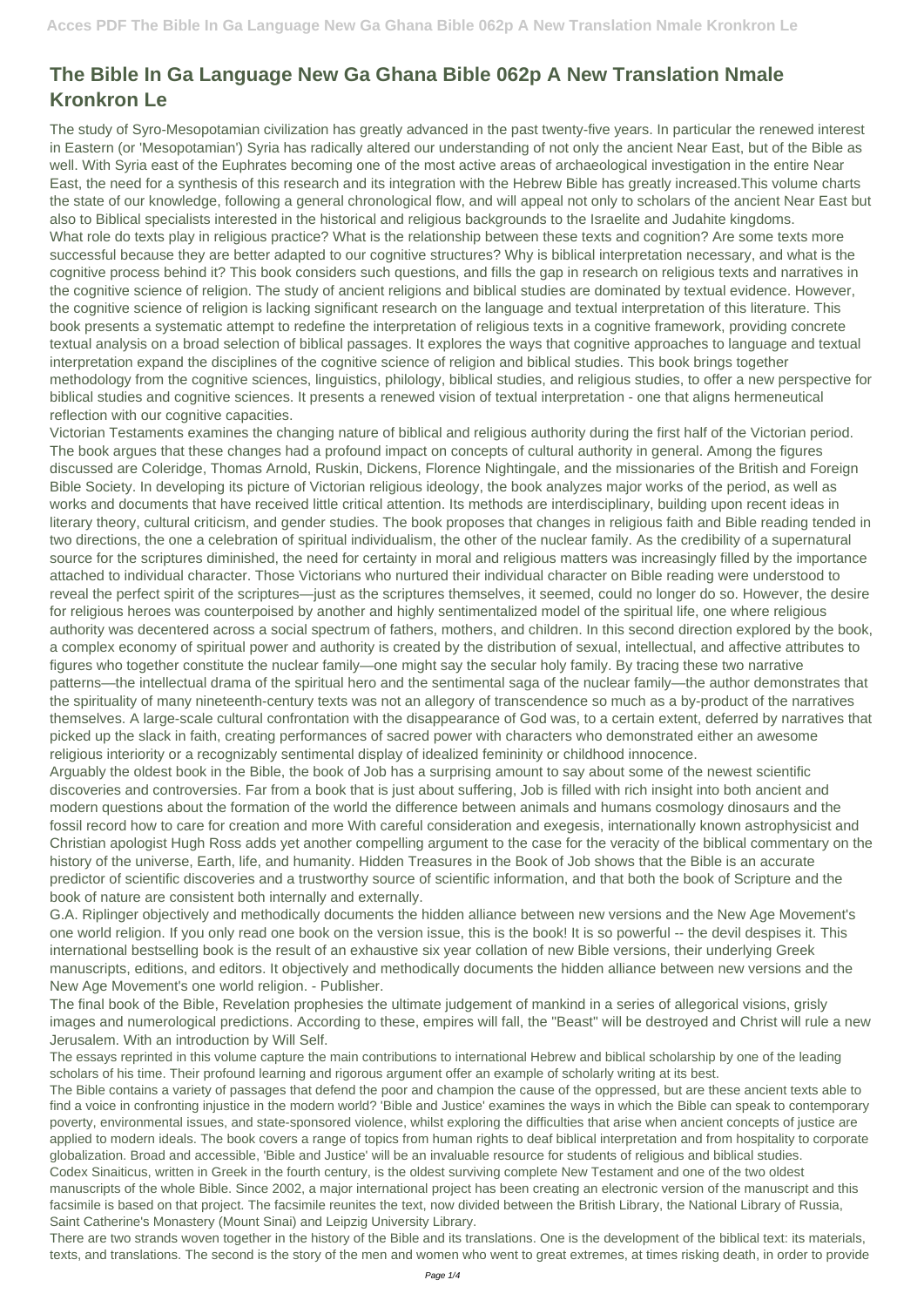their generation with the Word of God in a language that could be understood. David Ewert skillfully combines both these elements in this informative and captivating book, beginning with what "Bible" means, how the Bible is organized, and how various books were named. He explores such other matters as the development of the biblical languages, the canon and the history of the testaments, and early versions of the Bible. English translations, from the time of Wycliffe to the present, are the focus of several chapters. A General Introduction to the Bible is filled with photographs of ancient texts, pages from various Bibles, photographs of key individuals and settings -- all of which add understanding to the Bible's history. Maps and charts show the development of languages, textual families, and the relationship of various translations and revisions. There are suggested readings and an extensive glossary and index.

Barbara Kingsolver's acclaimed international bestseller tells the story of an American missionary family in the Congo during a poignant chapter in African history. It spins the tale of the fierce evangelical Baptist, Nathan Price, who takes his wife and four daughters on a missionary journey into the heart of darkness of the Belgian Congo in 1959. They carry with them to Africa all they believe they will need from home, but soon find that all of it - from garden seeds to the King James Bible - is calamitously transformed on African soil. Told from the perspective of the five women, this is a compelling exploration of African history, religion, family, and the many paths to redemption. The Poisonwood Bible was nominated for the Pulitzer Prize in 1999 and was chosen as the best reading group novel ever at the Penguin/Orange Awards. It continues to be read and adored by millions worldwide.

Melchizedek is a mysterious figure to many people. Adopting discourse analysis and text-linguistic approaches, Chan attempts to tackle the Melchizedek texts in Genesis 14, Psalm 110, and Hebrews 5-7. This seminal study illustrates how the mysterious figure is understood and interpreted by later biblical writers, "... Using the "blessing" motif as a framework, Chan also argues that Numbers 22-24, 2 Samuel 7 and the Psalter: Books I-V (especially Psalms 1-2) provide a reading paradigm of interpreting Psalm 110. In addition, the structure of Hebrews provides a clue to how the author interprets the Old Testament texts.

More than 300 Bible or New Testament translations, including the popular King James Version, have been produced in English in the past 600 years. These various translations, both obscure and well-known, were undertaken by diligent individuals working either alone or in committees known to number more than 100. This reference work provides information about the men and women who produced English language translations. Arranged alphabetically by surname, each of the 346 entries includes biographical and vocational information; notes on the various editions produced; samples of their translation; and other pertinent facts. In cases where translations were done by committee, the chairpersons and project initiators are covered. Important anonymous translations are also included.

GaDangmes of Ghana claim through oral history that they are descendants of ancient Hebrew Israelites. They refer to themselves as Yudafoi, meaning they are Jews. This book traces the origins of GaDangmes and their migration from ancient Israel, following the attack of Israel by the Assyrians to their present abode in Ghana. The ancestors of the GaDangmes were ruled by Wulomei (The High Priesthood). The book discusses GaDangme custom and traditions, including the Homowo Festival, Otufo/Dipo, circumcision, and outdooring (sanctification) of the child after birth. These traditions and customs of GaDangmes are of Hebraic origins. GaDangmes names are like genetic markers and are scattered throughout The Old Testament. Some of the names of their towns and villages bear Hebrew names. Tamar Kemp describes the GaDangmes of Ghana as descendants of authentic biblical Hebrew/Israelites whose ancestors once reigned supreme in the motherland. Joseph Nii Abekar Mensah, PhD., is currently a clinical/educational consultant with Progressive Learning Institute & Counselling Services in Calgary, Alberta, Canada. Dr. Mensah is the founder of GaDangme Heritage & Cultural Foundation. Born and raised in Accra (Ganyobi), Ghana, the author pursued studies in applied biology in London, England, with specialization in pharmacology. He also holds undergraduate and graduate degrees in psychology and in education. "I had always wanted to know why my people call themselves 'Gamei, ' meaning 'Ga people.' I learned they are of Hebrew Israelite origins, possibly from the tribes of Gad and Dan." Publisher's website: http: //sbpra.com/JosephNiiAbekarMensah

The Language of the King James BibleA. V. Publications CorporationReading the Bible through the eyes of AnotherBoD – Books on Demand This Covenant experience will guide participants in a comprehensive, in-depth study of the Bible over twenty-four weeks. Unlike the learning participants may have experienced in other groups, this in-depth study of the whole Bible emphasizes the biblical concept of covenant as a unifying pattern through all the books in the Old and New Testaments. It underscores the unique relationship that God chooses to have with us as God's people. This relationship is grounded in the faithfulness of God's love and on our ongoing commitment to stay in love with God while we share signs of that love with others. Each episode connects to an aspect of this covenant relationship, which is summarized in the heading of each participant guide. LIFE, AS WE ALL KNOW TOO WELL, IS IMPERFECT. Difficulties are inevitable. That's why the final eight-weeks, Trusting the Covenant, looks at the crises that sometimes call covenant life into question, and how we are restored to trust in God when troubling things happen. This module discusses the loss of hope, and how it is restored by faithfulness in the midst of suffering. From the story of Job, to the Hebrew exile, to the apocalyptic visions in Daniel and Revelation, we learn how faithful love is at work in everything—to restore hope, freedom, and wholeness to our lives. Each participant in the group needs the Participant Guides and a Bible. The CEB Study Bible is preferred. The Trusting Participant Guide is 8 weeks long, and has a lay flat binding making it easy to take notes in the generous space provided on each page. The Trusting Participant Guide contains the following episodes: Episode 17: John; 1, 2, and 3 John For John the God we meet in Jesus is the one who keeps coming into the world, going out of the way to be in relationship with us. Jesus meets his followers in whatever ways they need with new and abundant life. Jesus draws people back into community and promises the Holy Spirit to those who follow him. Episode 18: Psalms Psalms are songs, poems, and prayers to and about God. There is diversity of authorship across the Psalms. Three major types of psalms are laments, thanksgiving psalms, and psalms of praise. The psalms are user-friendly and give voice to our conflicts, confessions, and cries for God's rescuing help. The Psalms teach us how to pray and that God's primary character trait is faithful love. Episode 19: Job Like the Bible as a whole, the book of Job offers a number of voices or perspectives. Job stages difficult human questions such as, "Why do human beings worship God?" or "Why do people suffer?" and even, "what is God's role in suffering?" The book of Job also asks, "Does good behavior bring blessing?" and "Does bad behavior bring curse and suffering?" Episode 20: Jeremiah, Lamentations, Ezekiel Jeremiah, Lamentations, and Ezekiel offer three different perspectives on the same catastrophic event: the Babylonian destruction of Jerusalem in 587 CE and the exile of God's people to a foreign land. These books affirm the power of lingering with sorrow so we can hear the voices of those who are suffering. Any hope found in these books remains in the promise that God will bring life to dry bones or write a new covenant on hearts in a blessed but distant future. Episode 21: Isaiah 40-66 The story of how Israel gained and lost the land becomes a treasure that they carry with them into exile. The poetry in these passages is written to inspire and invite God's homesick people in Babylon to become pioneers and return home to Israel. The God of Israel is no regional deity but is the one and only God of all, everywhere and all the time. Through fire and water, chaos and captivity, the people called by God and redeemed by God also belong to God. Episode 22: 1 and 2 Chronicles, Ezra, Nehemiah The people returning home from exile in successive waves must rebuild their whole way of life. Ezra and Nehemiah look at the practical need for city walls and a center for worship. The Chronicler stresses the importance of "re-remembering" our story in the right way in order to understand who we are in this new life. The practices that sustained the people in exile will define a people who weren't old enough to remember life before exile. Episode 23: Apocalyptic—Daniel Apocalyptic literature is not primarily about future events. It looks at traumatic events in the present and finds a divine plan at work. By using vivid symbols and imagery, the court tales and visions of Daniel stress that God is ultimately controls human events. The identity of faithful people is defined by living faithfully according to the covenant teachings in a context where those values are under threat.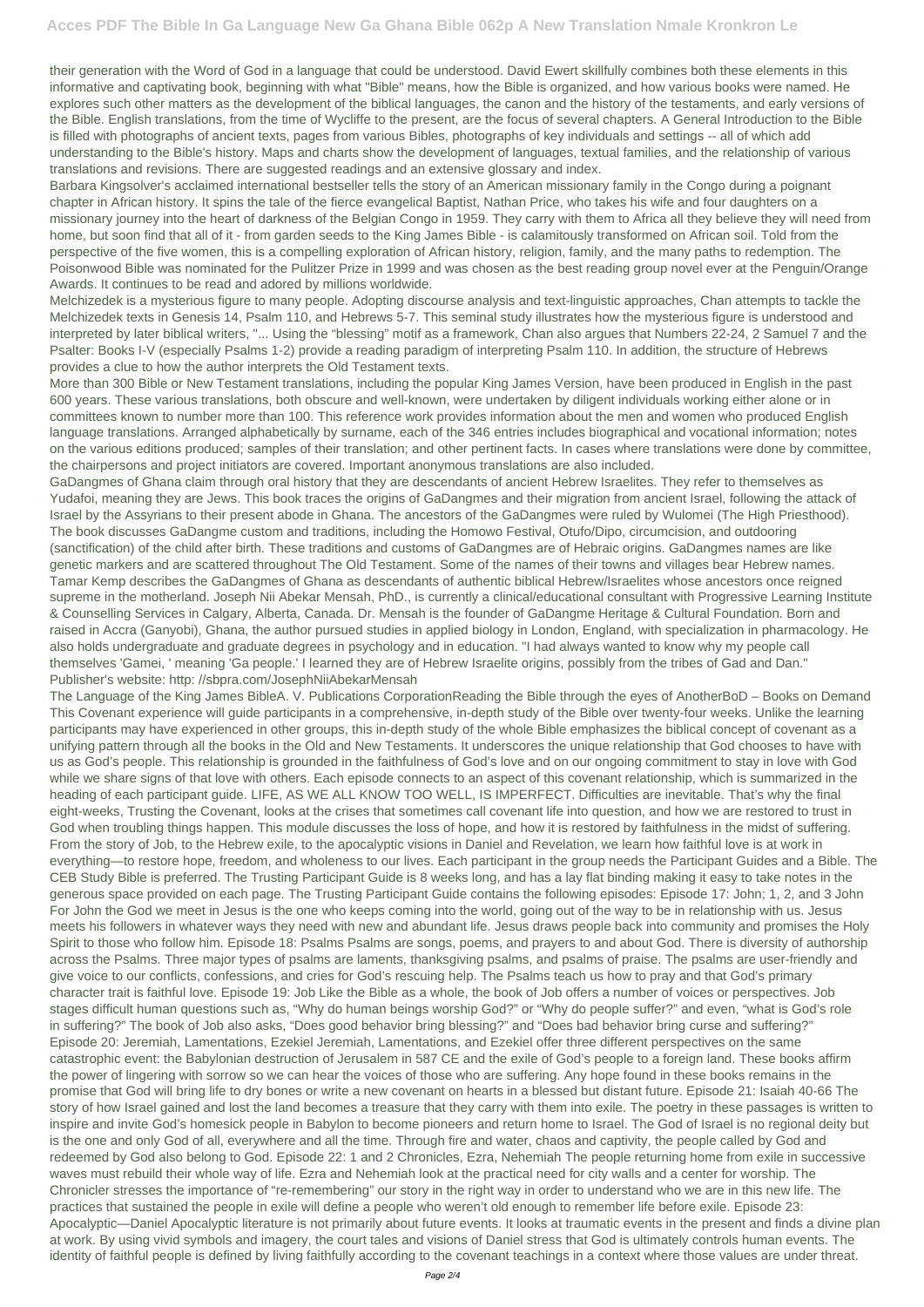Faith has its price, but our hope in God empowers us to never give up. Episode 24: Revelation Revelation is a book written for poor people struggling under great duress. It uses vivid, terrifying images to express God's unswerving faithfulness and the faithfulness of those who stand firm in the face of dehumanizing forces in the world. The symbol of hope in Revelation is the new creation and loyal love between God and the faithful. This symbol provides comfort, courage, and assurance that the one who made a covenant with all things at the very beginning will be with us at the end of all things. More Questions? Visit http://covenantbiblestudy.com/ for more information.

Man's language certainly is one of the most important elements distinguishing him from the other creatures roaming the earth. According to Martin Heidegger, it is the " House of Being, " man's home and what shapes his own nature. This metaphor is the starting point of the present work, which aims at telling the (hi)story of the relationship between man's language and his being, using the biblical narrative as a roadmap giving us a vision of the origin of language, of its evolution, and of its end. The biblical narrative here serves as a source for the creation of a " meta-narrative, " that is, a new narrative that depicts the metaphysical world opened up by language: the (hi)story of man's relationship with the house of being. Based on the description offered by the Bible, this meta-narrative tells how the House of Being comes to be built. It describes how this house becomes a village composed of scattered houses following the confusion of tongues at Babel; how the introduction of literacy radically transforms their dwellers' relation to their own temporality, and how the learning of a foreign language, which comes as a consequence of the Babylonian captivity , offers man the opportunity to appropriate a foreign house and leads him to a homecoming that unveils the nature of his home. Following the Pentecost, the village formed by all the houses becomes a city, as men begin to translate the scriptures into every language, that is, as exchanges occur between all the houses. Finally, the end of language and its relation with man's destiny is examined, in relation to the last days. Rooted in the philosophy of Heidegger and the spirituality of Karfried graf von Dürckheim, this work proposes a new vision of the nature of language and of its role in man's destiny, one that uses the Bible as a guide but that is nonetheless not bound by its horizon.

Looking into the translation, publication, circulation and use of the Mandarin Bible, this book examines the relationship between Protestant Bible translation and the development of Mandarin into the national language of China during the late Qing and Republican era. Early Americans have long been considered "A People of the Book" Because the nickname was coined primarily to invoke close associations between Americans and the Bible, it is easy to overlook the central fact that it was a book-not a geographic location, a monarch, or even a shared language-that has served as a cornerstone in countless investigations into the formation and fragmentation of early American culture. Few books can lay claim to such powers of civilization-altering influence. Among those which can are sacred books, and for Americans principal among such books stands the Bible. This Handbook is designed to address a noticeable void in resources focused on analyzing the Bible in America in various historical moments and in relationship to specific institutions and cultural expressions. It takes seriously the fact that the Bible is both a physical object that has exercised considerable totemic power, as well as a text with a powerful intellectual design that has inspired everything from national religious and educational practices to a wide spectrum of artistic endeavors to our nation's politics and foreign policy. This Handbook brings together a number of established scholars, as well as younger scholars on the rise, to provide a scholarly overview--rich with bibliographic resources--to those interested in the Bible's role in American cultural formation.

If you enjoy a book of substance, beautifully packaged, you'll love the classic 365-day devotional Daily Light on the Daily Path. For two centuries, this book has informed, encouraged, and challenged readers with its unique, all-scripture approach to readings—each day's entry is carefully woven from several scriptures from both the Old and New Testaments. The beloved King James Version is used throughout, and references are included with each reading. Handsomely packaged for gift-giving, this substantial yet never overwhelming devotional will provide you Daily Light on the Daily Path.

This book reveals the mother of all conspiracies. It sets forth biblical proof and irrefutable evidence that will cause the scales to fall from your eyes and reveal that the world you thought existed is a myth. The most universally accepted scientific belief today is that the earth is a globe, spinning on its axis at a speed of approximately 1,000 miles per hour at the equator, while at the same time it is orbiting the sun at approximately 66,600 miles per hour. All of this is happening as the sun, in turn, is supposed to be hurtling through the Milky Way galaxy at approximately 500,000 miles per hour. The Milky Way galaxy, itself, is alleged to be racing through space at a speed ranging from 300,000 to 1,340,000 miles per hour. What most people are not told is that the purported spinning, orbiting, and speeding through space has never been proven. In fact, every scientific experiment that has ever been performed to determine the motion of the earth has proven that the earth is stationary. Yet, textbooks ignore the scientific proof that contradicts the myth of a spinning and orbiting globe. Christian schools have been hoodwinked into teaching heliocentrism, despite the clear teaching in the bible that the earth is not a sphere and does not move. This book reveals the evil forces behind the heliocentric deception, and why scientists and the Christian churches have gone along with it. Severine Brock's first language was Ga, yet it was not surprising when, in 1842, she married Edward Carstensen. He was the last governor of Christiansborg, the fort that, in the eighteenth century, had been the center of Danish slave trading in West Africa. She was the descendant of Ga-speaking women who had married Danish merchants and traders. Their marriage would have been familiar to Gold Coast traders going back nearly 150 years. In Daughters of the Trade, Pernille Ipsen follows five generations of marriages between African women and Danish men, revealing how interracial marriage created a Euro-African hybrid culture specifically adapted to the Atlantic slave trade. Although interracial marriage was prohibited in European colonies throughout the Atlantic world, in Gold Coast slave-trading towns it became a recognized and respected custom. Cassare, or "keeping house," gave European men the support of African women and their kin, which was essential for their survival and success, while African families made alliances with European traders and secured the legitimacy of their offspring by making the unions official. For many years, Euro-African families lived in close proximity to the violence of the slave trade. Sheltered by their Danish names and connections, they grew wealthy and influential. But their powerful position on the Gold Coast did not

extend to the broader Atlantic world, where the link between blackness and slavery grew stronger, and where Euro-African descent did not guarantee privilege. By the time Severine Brock married Edward Carstensen, their world had changed. Daughters of the Trade uncovers the vital role interracial marriage played in the coastal slave trade, the production of racial difference, and the increasing stratification of the early modern Atlantic world.

For over 50 years students, professors, clergy, and general readers have relied on The New Oxford Annotated Bible as an unparalleled authority in Study Bibles. This fifth edition of the Annotated, thumb-indexed and in a protective two-piece box, remains the best way to study and understand the Bible at home or in the classroom. This thoroughly revised and substantially updated edition contains the best scholarship informed by recent discoveries and anchored in the solid Study Bible tradition. · Introductions and extensive annotations for each book by acknowledged experts in the field provide context and guidance. · Introductory essays on major groups of biblical writings - Pentateuch, Prophets, Gospels, and other sections - give readers an overview that guides more intensive study. · General essays on history, translation matters, different canons in use today, and issues of daily life in biblical times inform the reader of important aspects of biblical study. · Maps and diagrams within the text contextualize where events took place and how to understand them. · Color maps give readers the geographical orientation they need for understanding historical accounts throughout the Bible. · Timelines, parallel texts, weights and measures, calendars, and other helpful tables help navigate the biblical world. · An extensive glossary of technical terms demystifies the language of biblical scholarship. · An index to the study materials eases the way to the quick location of information. The New Oxford Annotated Bible, with twenty new essays and introductions and others--as well as annotations--fully revised, offers the reader flexibility for any learning style. Beginning with a specific passage or a significant concept, finding information for meditation, sermon preparation, or